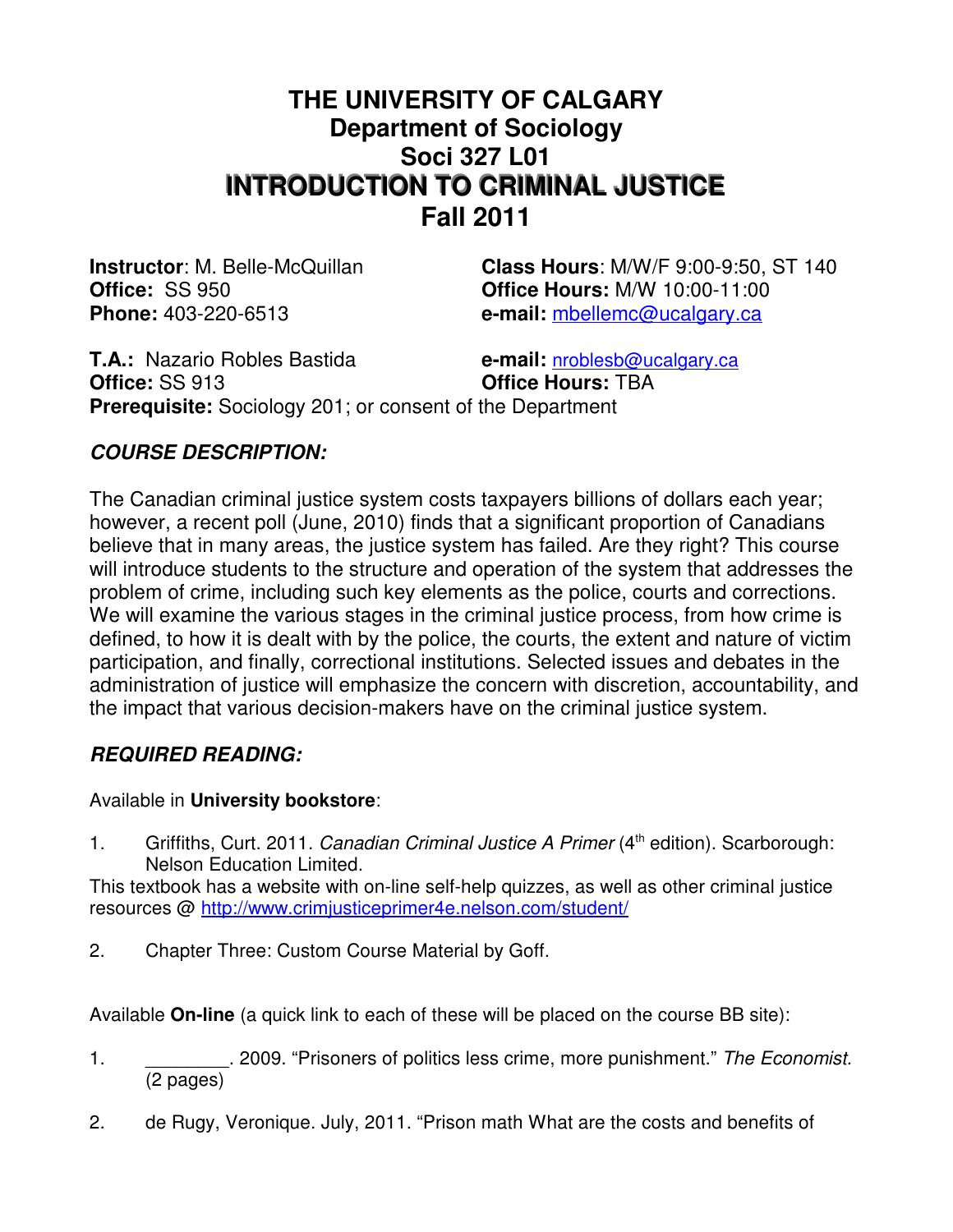leading the world in locking up human beings?" Reason Online. (3 pages)

3. Jones, Marcia and Cynthia Kirkby. June, 2011. "Sentencing in Canada: Recent developments." Pgs. 26-27 in 41<sup>st</sup> Parliament Current and emerging issues. Ottawa, Canada: The Library of Parliament.

# **COURSE REQUIREMENTS:**

|                                    |  |  | Second Test  Nov. 2  35% |  |  |
|------------------------------------|--|--|--------------------------|--|--|
|                                    |  |  |                          |  |  |
| (Registrar controlled exam period) |  |  |                          |  |  |

# **Please read carefully**

There will be three, non-cumulative examinations and each will cover all course material. Students are therefore responsible for all components of the course (including lectures, guest speaker presentations, class exercises, assigned readings, videos, etc.). If, for whatever reason, you are unable to attend class, please consult with your colleagues in order to "catch up" on the material you have missed. There will be no provision for make-up exams or other work for the purpose of improving grades. Be sure that you note the date of the mid-term and the final exam (during the December exam period, Dec. 12-21) **before** you make any travel plans. Please read the administrative notices which follow for information regarding a missed exam and other issues of importance.

# **Electronic Devices in the classroom:**

Personal electronic devices can be very effective tools for taking notes in class. Unfortunately some students use them for non-academic purposes [e.g. checking email or Facebook, texting, watching videos, playing games, etc.] This is very distracting to the professor and other students around them. Accordingly, using electronic devices for purposes other than taking notes will be considered disruptive behaviour. Without prior written approval, students are not permitted to record (audio or visual) any portion of the lecture. Students caught violating this policy will be asked to cease doing so and may be prohibited from using any electronic device in future classes. Repeated abuses may result in further discipline under the University's Non-Academic Misconduct Policy

[http://www.ucalgary.ca/registrar/files/registrar/Non-

Academic%20Misconduct%20Policy%20-%20approved%20by%20GFC%202010-02- 04.pdf - section 4.9]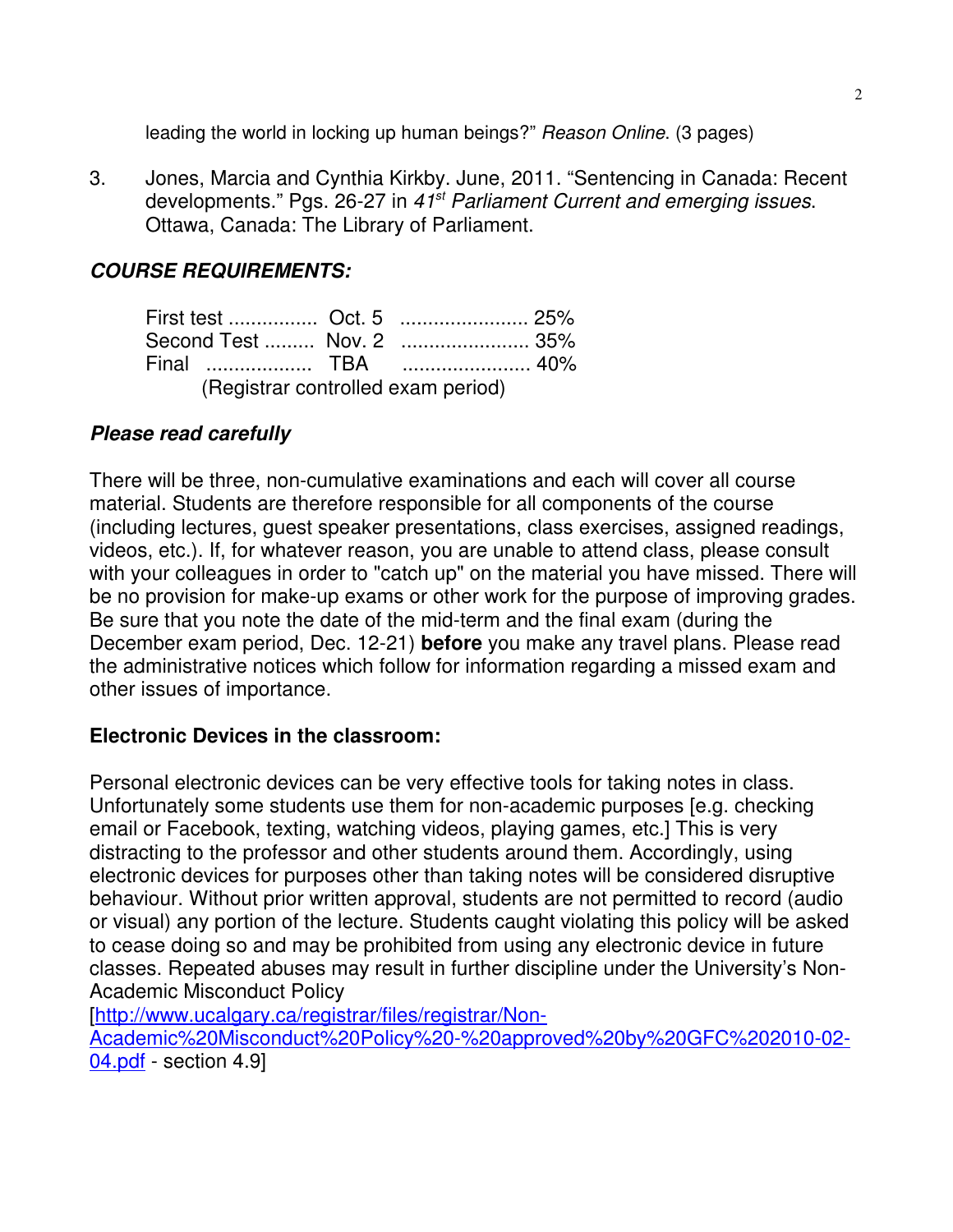### **Administrative Information:**

**Emergency evacuations:** In the case of fire or other emergency evacuation of this classroom, please proceed to the primary assembly point in the ICT Food Court.

### **Deferrals**:

If at all possible you must provide advance notice to the instructor if you are unable to take a test or pass in an assignment or essay on time. All requests for deferral of a course component due to health reasons must be accompanied by written documentation as outlined in the University Calendar and should be obtained while the student has the physical or emotional problem rather than after recovery. Deferrals will be allowed in the following circumstances: illness, domestic affliction or religious conviction. Travel arrangements and misreading of the syllabus are not valid reasons for requesting a deferral. Deferrals will not be granted if it is determined that just cause is not shown by the student.

If you have missed a test for a legitimate reason, the instructor can require you to write a "make up" test as close in time to the original test as possible or can choose to transfer the percentage weight to another course component. If the instructor schedules a "make up" test for you, its date and location will be at the convenience of the Department of Sociology (e.g. Fall term 2011, Tuesday evenings from 5:00-7:00 pm.)

#### Deferred Final Exam Form:

Please note that requests to defer a Registrar-scheduled final exam are dealt with through the Registrar's Office. Further information about deadlines, and where paperwork should be taken, is available on the form, which can be found at: http://ucalgary.ca/registrar/files/registrar/APP%20FOR%20DF%20EXAM\_0.pdf

#### Deferred Term Work Form:

Deferral of term work past the end of a term also requires a form to be filled out. It's available at http://www.ucalgary.ca/registrar/files/registrar/defTW.pdf

Once an extension date has been agreed between instructor and student, the form should be taken to the Faculty of Arts Program Information Centre (SS 110) for approval by an Associate Dean (Students).

**Ethics Research**: Students are advised that any research with human subjects--including any interviewing (even with friends and family), opinion polling, or unobtrusive observation--must have the approval of the Departmental Ethics Committee. In completing course requirements, students must not undertake any human subjects research without discussing their plans with the instructor, to determine if ethics approval is required.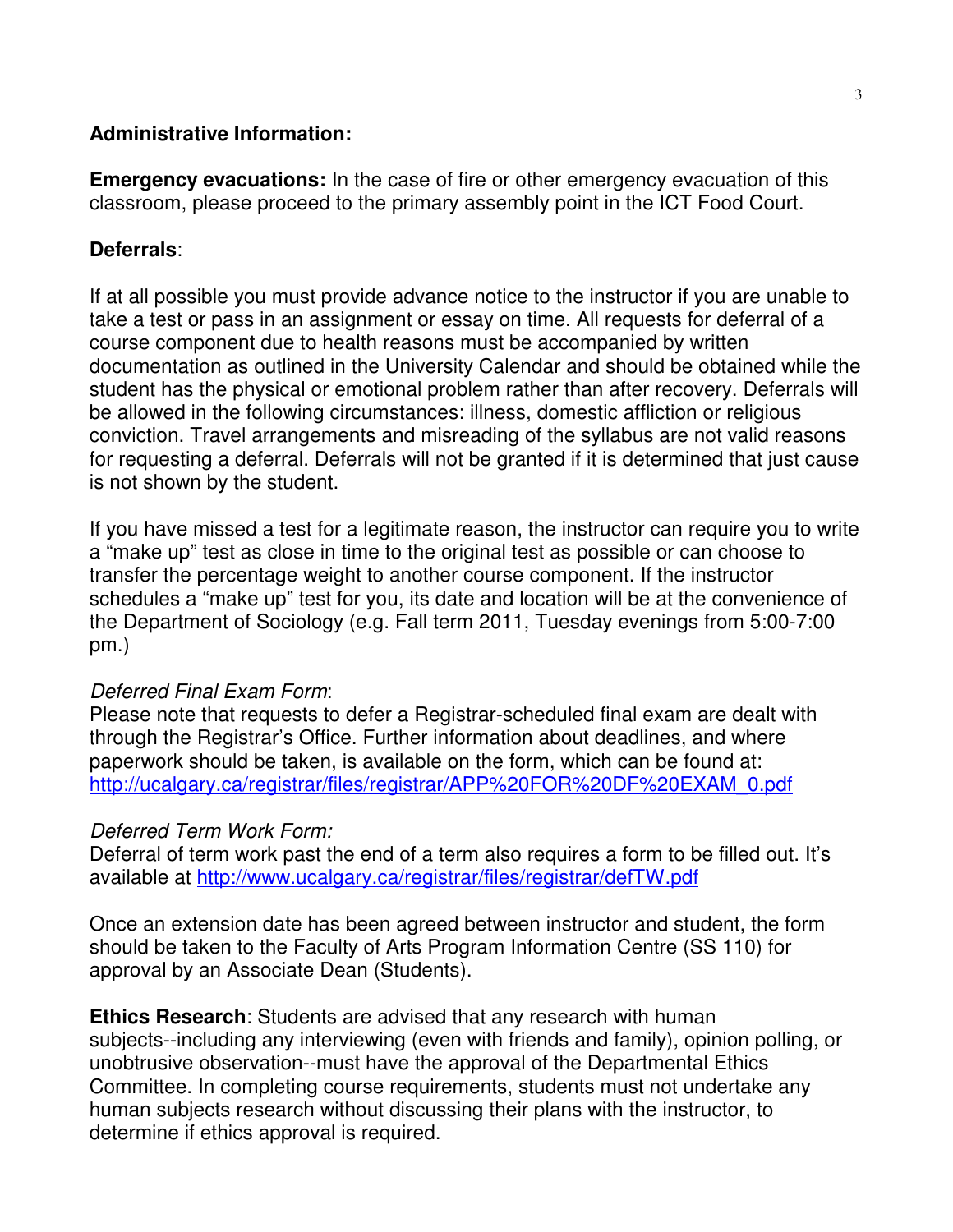**Academic Misconduct**: Plagiarism, cheating and other academic misconduct are regarded as serious academic offences. Students are advised to consult the University Calendar, which presents a Statement of Intellectual Honesty and definitions and penalties associated with cheating, plagiarism, and other academic misconduct. http://www.ucalgary.ca/pubs/calendar/current/k.html

**The Freedom of Information and Protection of Privacy (FOIP)** legislation disallows the practice of having students retrieve assignments from a public place, e.g., outside an instructor's office or the Department main office. Written assignments must be returned to students individually, during class, or during the instructor's office hours; if a student is unable to pick up her/his assignment s/he may provide the instructor with a stamped, self-addressed envelope to be used for the return of the assignment.

**Safewalk:** The University of Calgary provides a "safe walk" service to any location on Campus, including the LRT, parking lots, bus zones, and campus housing. For Campus Security/Safewalk call 220-5333. Campus Security can also be contacted from any of the "Help" phones located around Campus.

# **Office of the Student Ombuds:**

http://www.su.ucalgary.ca/services/student-services/student-rights.html

**Academic Accommodation:** Students with a disability, who require academic accommodation, need to register with the Disability Resource Centre (MC 295, telephone 220-8237). Academic accommodation letters need to be provided to course instructors no later than fourteen (14) days after the first day of class. **It is a student's responsibility to register with the Disability Resource Centre and to request academic accommodation, if required.**

# **Letter Grade Assignment**:

A letter-grade will be assigned to each student at the end of the semester and submitted to the registrar. Your letter-grade will be assigned according to the following scale:

| $A+95-100$ | $B + 80 - 84$ | $C+67-69$   | $D+ 54-58$   |
|------------|---------------|-------------|--------------|
| A 90-94    | B 75-79       | $ C 63-66 $ | ID 50-53     |
| A-85-89    | B- 70-74      | $C - 59-62$ | F 49 or less |

**Note**: The grades for a course component may be scaled to maintain equity among sections and to conform to departmental norms.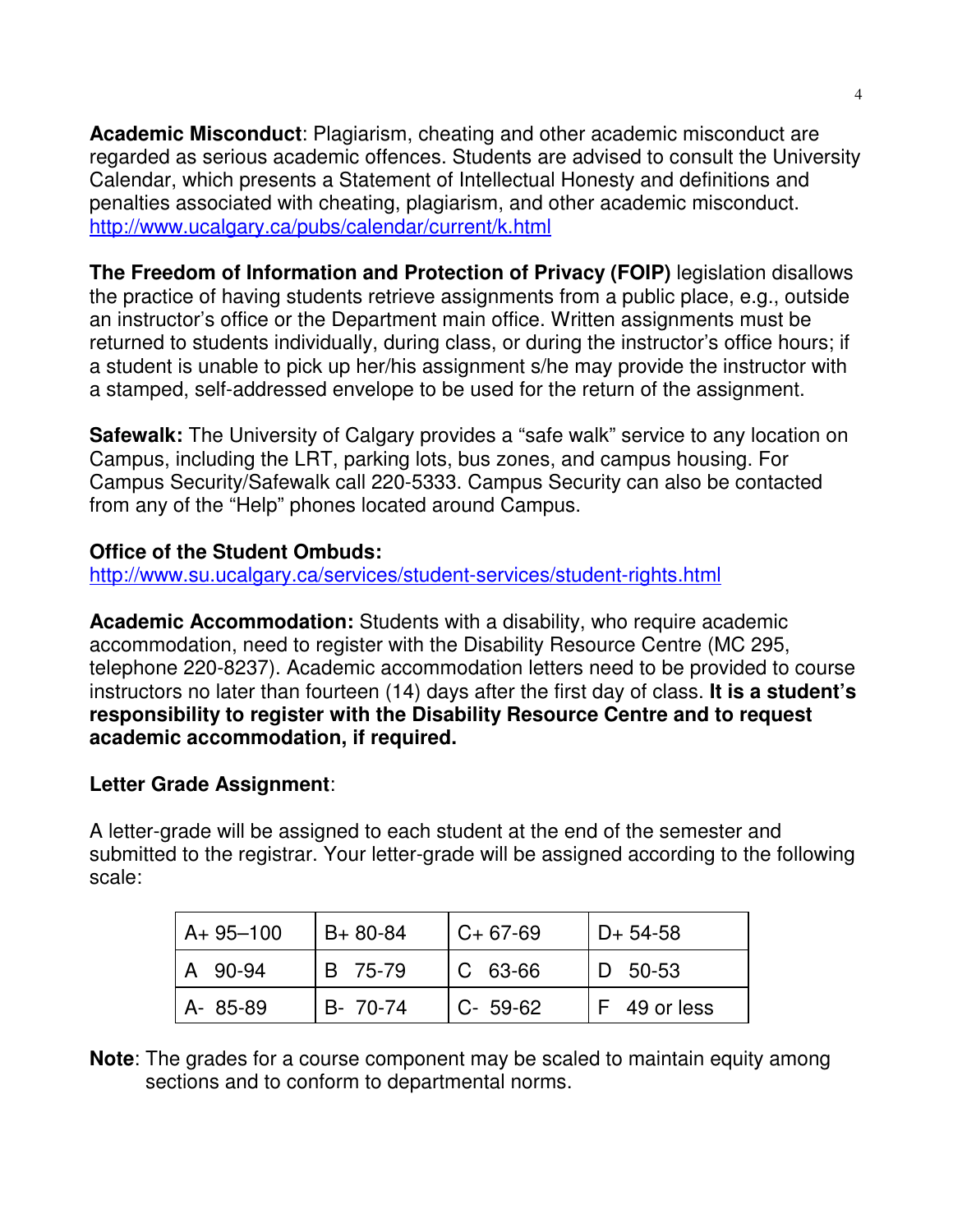### **Handing in Papers Outside of Class, Return of Final Papers, and Release of Final Grades:**

- 1. When students are unable to submit papers at class, they should make arrangements to hand in their papers directly to the instructor or teaching assistant rather than at the Sociology Department main office.
- 2. Final papers will not be returned through the Sociology Department main office. The Freedom of Information and Protection of Privacy (FOIP) legislation disallows the practice of having students retrieve assignments from a public place, (i.e., outside an instructor's office, the department office, etc.). Students who want their final papers returned by mail must attach a stamped, self-addressed envelope with the paper. Otherwise final papers will only be available for pick-up during the instructor's office hours at the end of this term or the beginning of the next term.
- 3. Final grades are not posted by the Sociology department. They are only available online.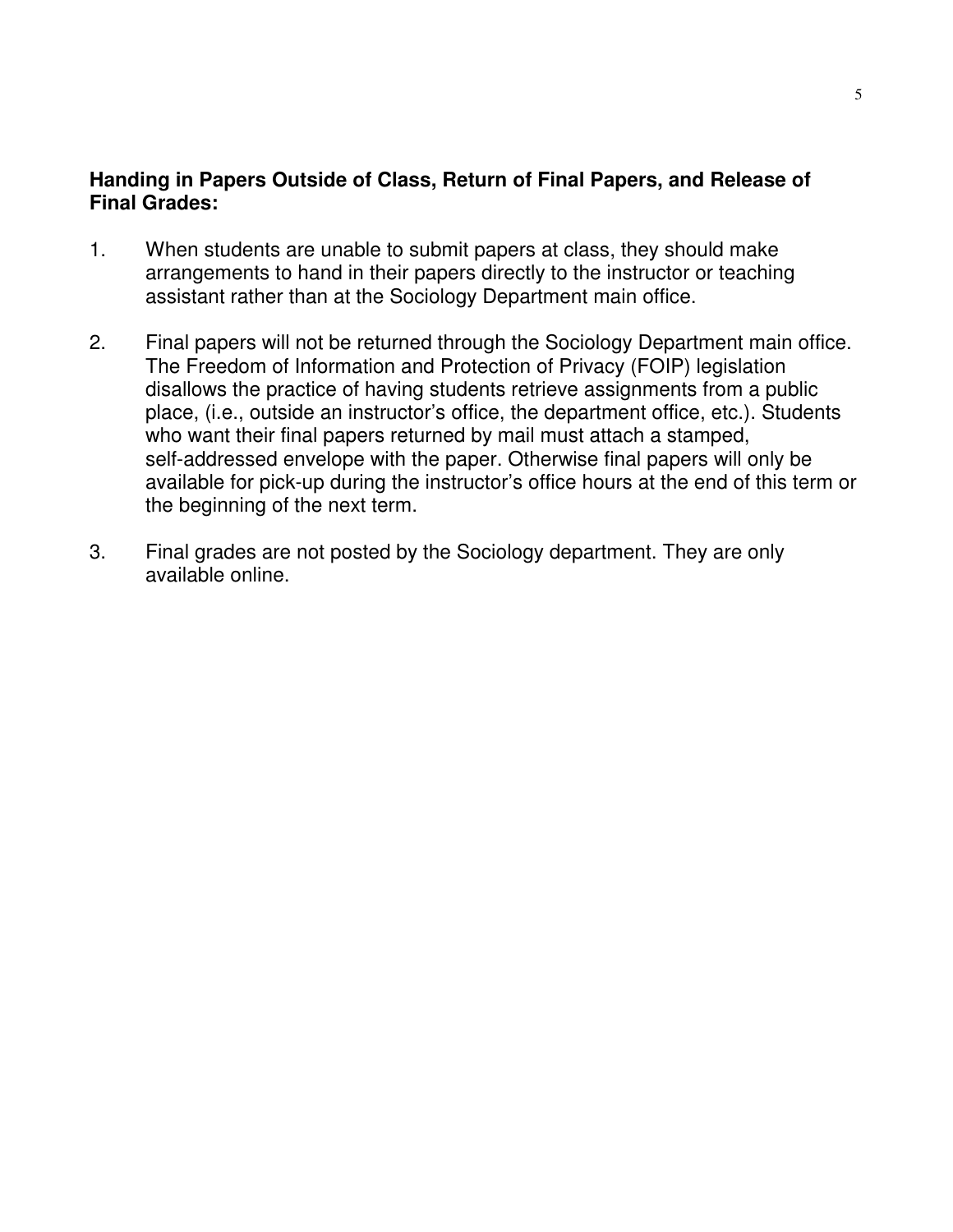# **Syllabus and Readings**

### **Note: specific page assignments from each chapter can be found in the Detailed Reading file on the course BB site**

| <b>Date</b>     | <b>Topic</b>                                                       | <b>Readings</b>                                                |  |
|-----------------|--------------------------------------------------------------------|----------------------------------------------------------------|--|
| Sept. 12-16     | <b>Introduction to the Criminal</b><br><b>Justice System (CJS)</b> | Chap. 1<br>segment from Chap. 7<br>on-line readings            |  |
| Sept. 19-23     | <b>Criminal Law &amp; Criminal</b><br><b>Justice</b>               | Chap. 2<br>segment from Chap. 7                                |  |
| Sept. 26-28     | <b>Control Philosophy &amp; Criminal</b><br><b>Justice Policy</b>  | <b>Chapter Three: Custom</b><br><b>Course Material by Goff</b> |  |
| Sept. 30-Oct. 3 | <b>Crime Rates &amp; Trends</b>                                    | segment from Chap. 2                                           |  |
| Oct. 5          | <b>First test</b><br><b>Location TBA</b>                           |                                                                |  |
| Oct. 7-14       | <b>Policing: organization</b>                                      | Chap. 3 & 5                                                    |  |
| Oct. 10         | <b>Thanksgiving</b>                                                |                                                                |  |
| Oct. 17-21      | <b>Policing: issues of concern</b>                                 | Chap. 4<br>segment from Chap. 3                                |  |
| Oct. 24-31      | Courts: structure, use of juries                                   | Chap. 6 & 7                                                    |  |
| Nov. 2          | <b>Second test</b><br><b>Location TBA</b>                          |                                                                |  |